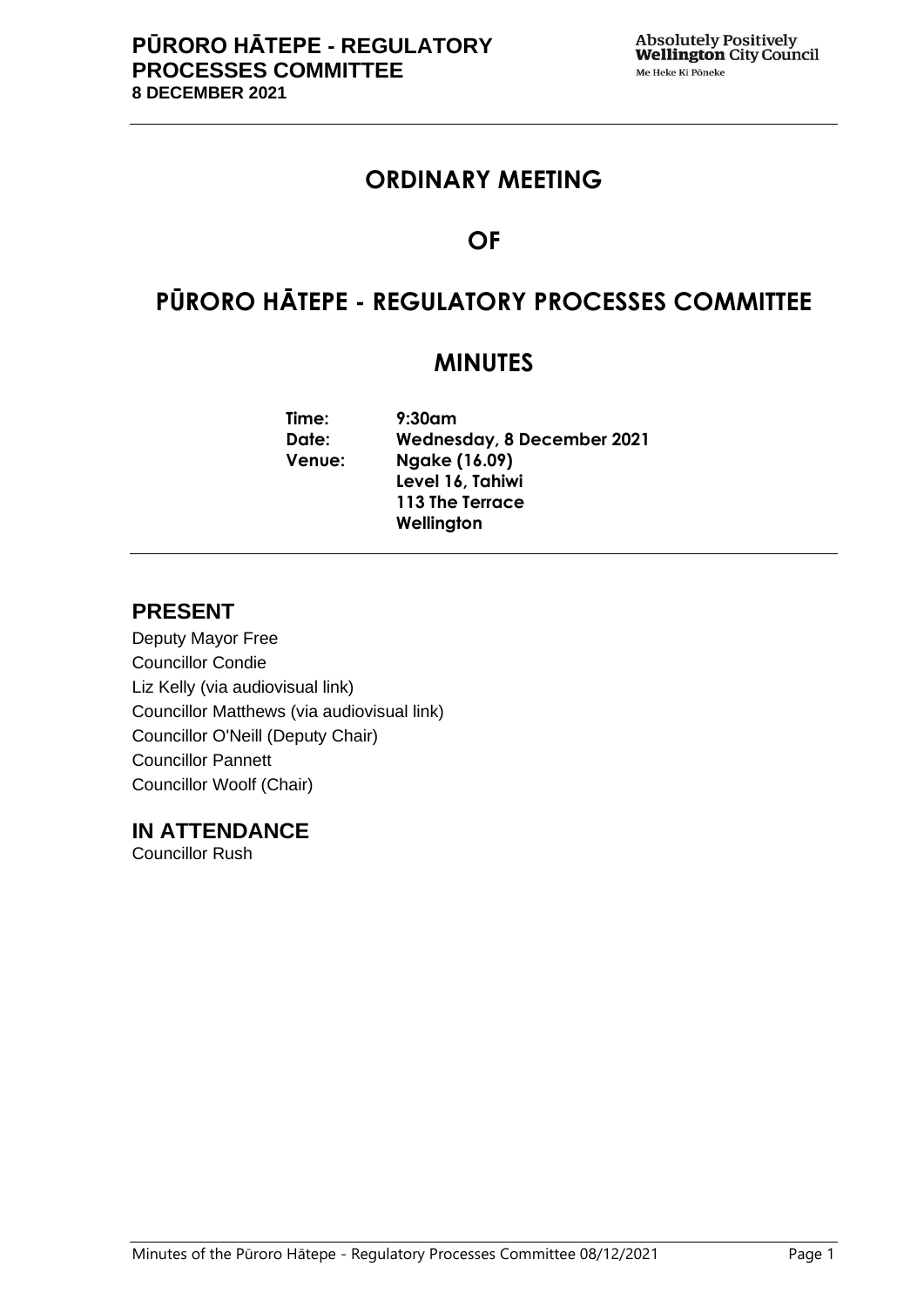## **TABLE OF CONTENTS 8 DECEMBER 2021**

**Business Page No.**

| $\mathbf 1$ . | <b>Meeting Conduct</b>  |                                                                                           | 5              |
|---------------|-------------------------|-------------------------------------------------------------------------------------------|----------------|
|               | 1.1                     | Karakia                                                                                   | 5              |
|               |                         | 1.2 Apologies                                                                             | 5              |
|               |                         | 1.3 Conflict of Interest Declarations                                                     | 5              |
|               |                         | <b>1.4 Confirmation of Minutes</b>                                                        | 5              |
|               | 1.5                     | Items not on the Agenda                                                                   | 5              |
|               |                         | <b>1.6 Public Participation</b>                                                           | 4              |
| 2.            | <b>General Business</b> |                                                                                           |                |
|               | 2.1                     | <b>Traffic Resolutions</b>                                                                | $\overline{7}$ |
|               | 2.2                     | <b>Development Contributions Postponement Request for 3</b><br><b>Livingstone Street</b>  | 8              |
|               | 2.3                     | Proposed Road Stopping - Land Adjoining 26 Northland<br>Road, Northland                   | 8              |
|               | 2.4                     | Proposal to Stop Paper Road Adjoining 529 Takapu<br><b>Road and Belmont Regional Park</b> |                |
|               | 2.5                     | <b>Proposed Road closures</b>                                                             | 9              |
|               | 2.6                     | <b>Actions Tracking</b>                                                                   |                |
|               | 2.7                     | <b>Forward Programme</b>                                                                  |                |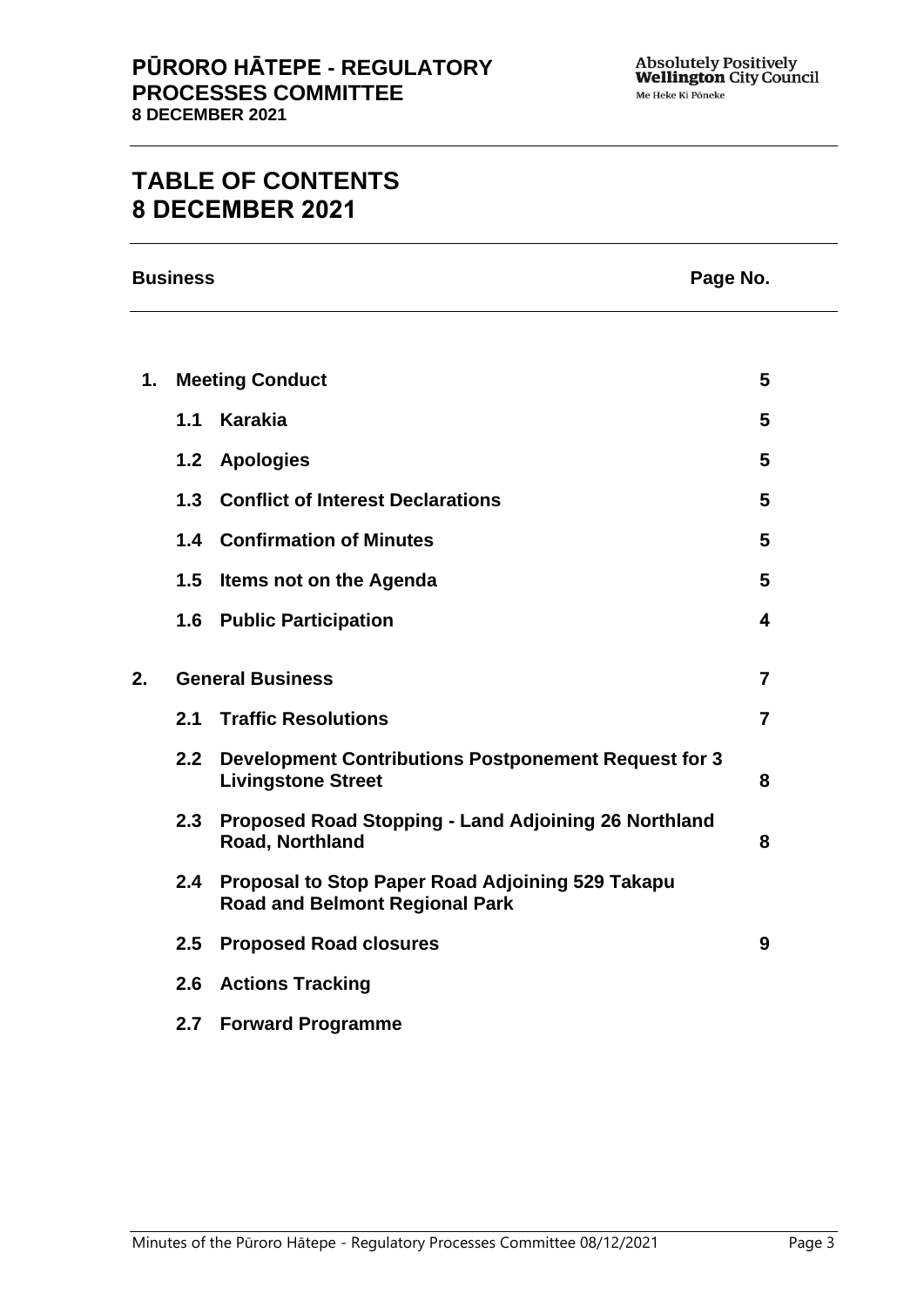## <span id="page-2-0"></span>**1. Meeting Conduct**

Secretarial note: Councillor Woolf vacated the chair, Councillor O'Neill assumed the chair at 9.30am.

#### **1.1 Karakia**

The Chairperson declared the meeting open at 9.30am and invited members to stand and read the following karakia to open the meeting.

**Whakataka te hau ki te uru, Whakataka te hau ki te tonga. Kia mākinakina ki uta, Kia mātaratara ki tai. E hī ake ana te atākura. He tio, he huka, he hauhū. Tihei Mauri Ora!**

Cease oh winds of the west and of the south Let the bracing breezes flow, over the land and the sea. Let the red-tipped dawn come with a sharpened edge, a touch of frost, a promise of a glorious day

#### <span id="page-2-1"></span>**1.2 Apologies**

#### **Moved Councillor O'Neill, seconded Councillor Woolf**

#### **Resolved**

That the Pūroro Hātepe | Regulatory Processes Committee:

1. Accept the apologies received from Deputy Mayor Free and Councillor Pannett for early departure.

**Carried**

#### <span id="page-2-2"></span>**1.3 Conflict of Interest Declarations**

No conflicts of interest were declared.

#### <span id="page-2-3"></span>**1.4 Confirmation of Minutes**

#### **Moved Councillor O'Neill, seconded Deputy Mayor Free**

#### **Resolved**

That the Pūroro Hātepe | Regulatory Processes Committee:

1. Approve the minutes of the Pūroro Hātepe | Regulatory Processes Committee Meeting held on 10 November 2021, having been circulated, that they be taken as read and confirmed as an accurate record of that meeting.

**Carried**

#### <span id="page-2-4"></span>**1.5 Items not on the Agenda**

There were no items not on the agenda.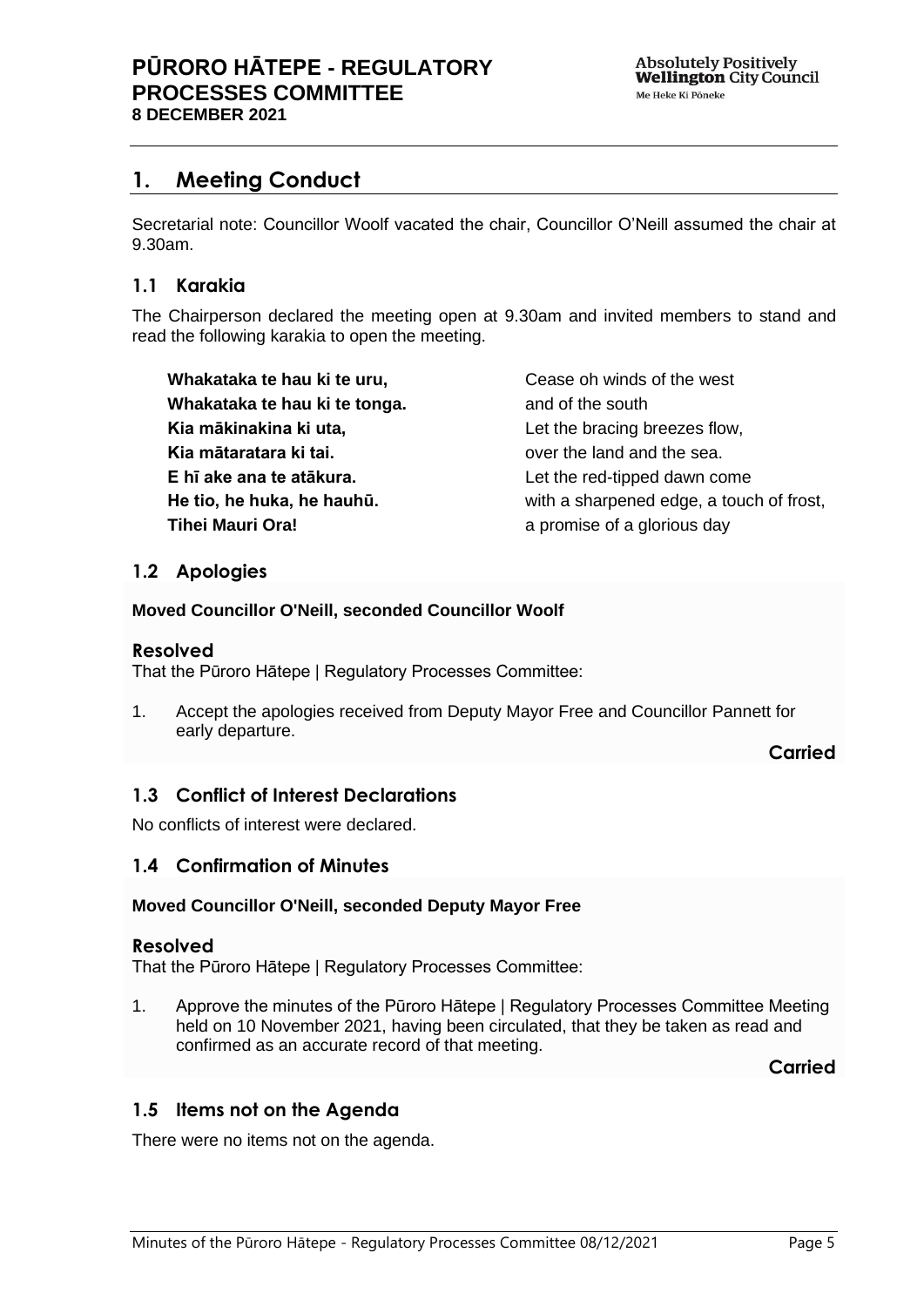#### **1.6 Public Participation**

#### **1.6.1 Michaela Manley**

Michaela Manley addressed the meeting regarding Item 2.2 Development Contributions Postponement Request for 3 Livingstone Street.

#### **1.6.2 Pat Vinaccia on behalf of Empire Cinema and Eatery**

Pat Vinaccia addressed the meeting regarding Item 2.1 Traffic Resolutions – TR105-21

#### **1.6.3 Bernard Molton**

Bernard Molton addressed the meeting regarding Item 2.1 Traffic Resolutions – TR105-21

#### **1.6.4 Simon Liddell**

Simon Liddell addressed the meeting regarding Item 2.1 Traffic Resolutions – TR80-21

#### **1.6.5 Don Bagnall**

Don Bagnall addressed the meeting regarding Item 2.1 Traffic Resolutions – TR80-21

The meeting adjourned at 10:13am and resumed at 10:37am with the following members present: Councillor Condie, Liz Kelly, Councillor Matthews, Councillor O'Neill, Councillor Pannett and Councillor Woolf.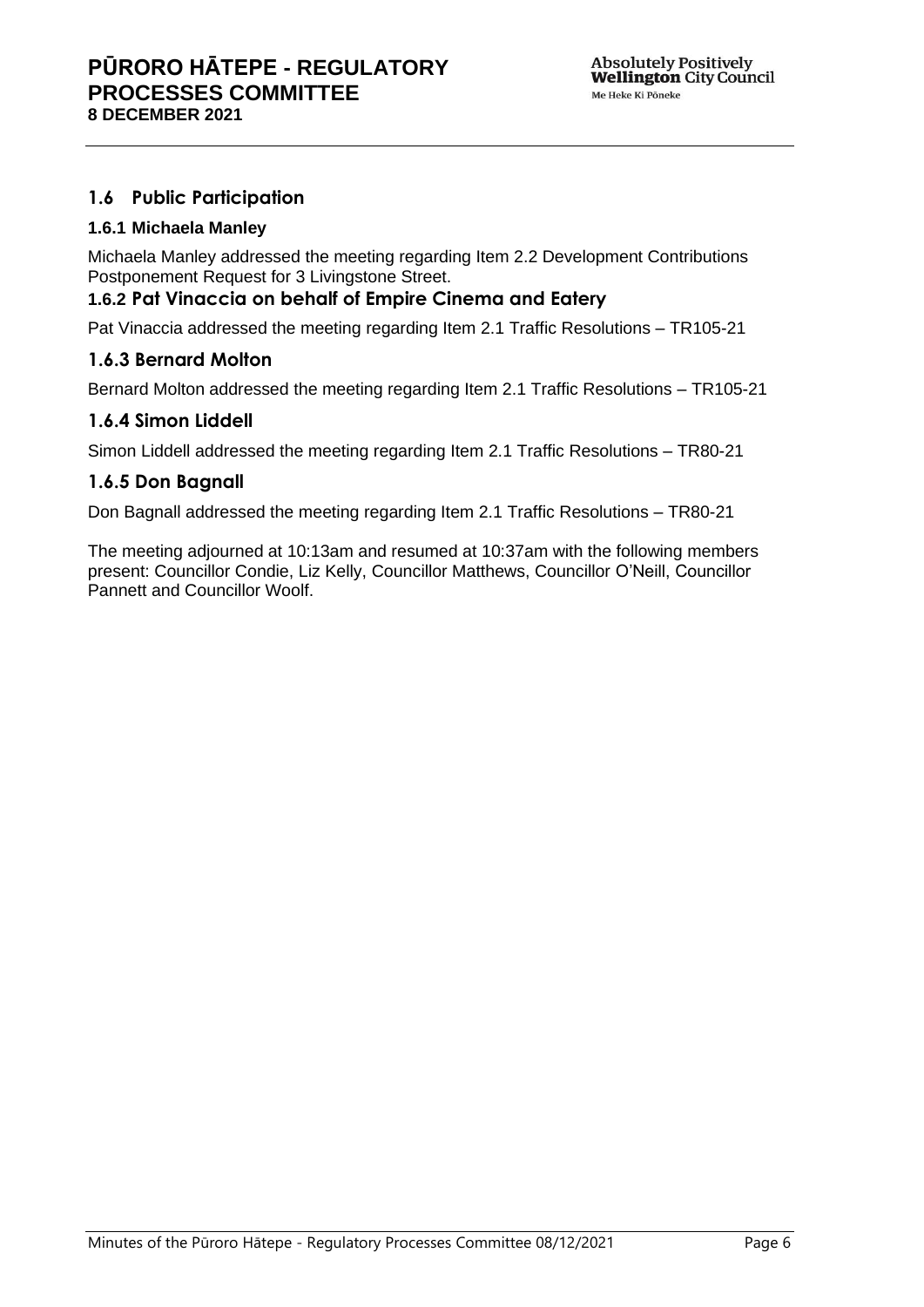### <span id="page-4-0"></span>**2. General Business**

#### <span id="page-4-1"></span>**2.1 Traffic Resolutions**

#### **Moved Councillor Condie, seconded Liz Kelly**

#### **Resolved**

That Pūroro Hātepe - Regulatory Processes Committee:

- 1) Receive the information
- 2) Approve the following amendments to the Traffic Restrictions, pursuant to the provisions of the Wellington City Council Consolidated Bylaw 2008:
	- a) TR80-21 Thane Road, Roseneath No Stopping At All Times
	- b) TR104-21 Auckland Terrace, Melrose No Stopping At All Times
	- c) TR105-21 Mersey Street, Island Bay Time limited parking restrictions (Amended)
	- d) TR124 -21 Rakau Road, Hataitai No Stopping At All Times
	- e) TR125-21 Alexandra Road, Hataitai No Stopping At All Times
	- f) TR126-21 Tawa Terrace, Tawa No Stopping At All Times
	- g) TR127-21 Helston Road, Johnsonville No Stopping At All Times
	- h) TR128-21 Duncan Terrace, Kilbirnie Confirm mobility parking
	- i) TR129-21 Oriental Parade, Oriental Bay Relocate metered mobility parking
	- j) TR130-21 Konini Road, Hataitai No Stopping At All Times
	- k) TR131-21 Pitt Street, Wadestown No Stopping At All Times
	- l) TR132-21 Park Road, Miramar Bus Stop # 6236 layout improvements

#### **Carried**

#### **Attachments**

1 TR80-21 Thane Road, Roseneath: Option for consultation

**Secretarial note:** With the leave of the meeting, the committee agreed to strike TR80-21 Thane Road, Roseneath – No Stopping At All Times from the recommendations, to be amended for further public consultation as per the alternative option tabled at the meeting.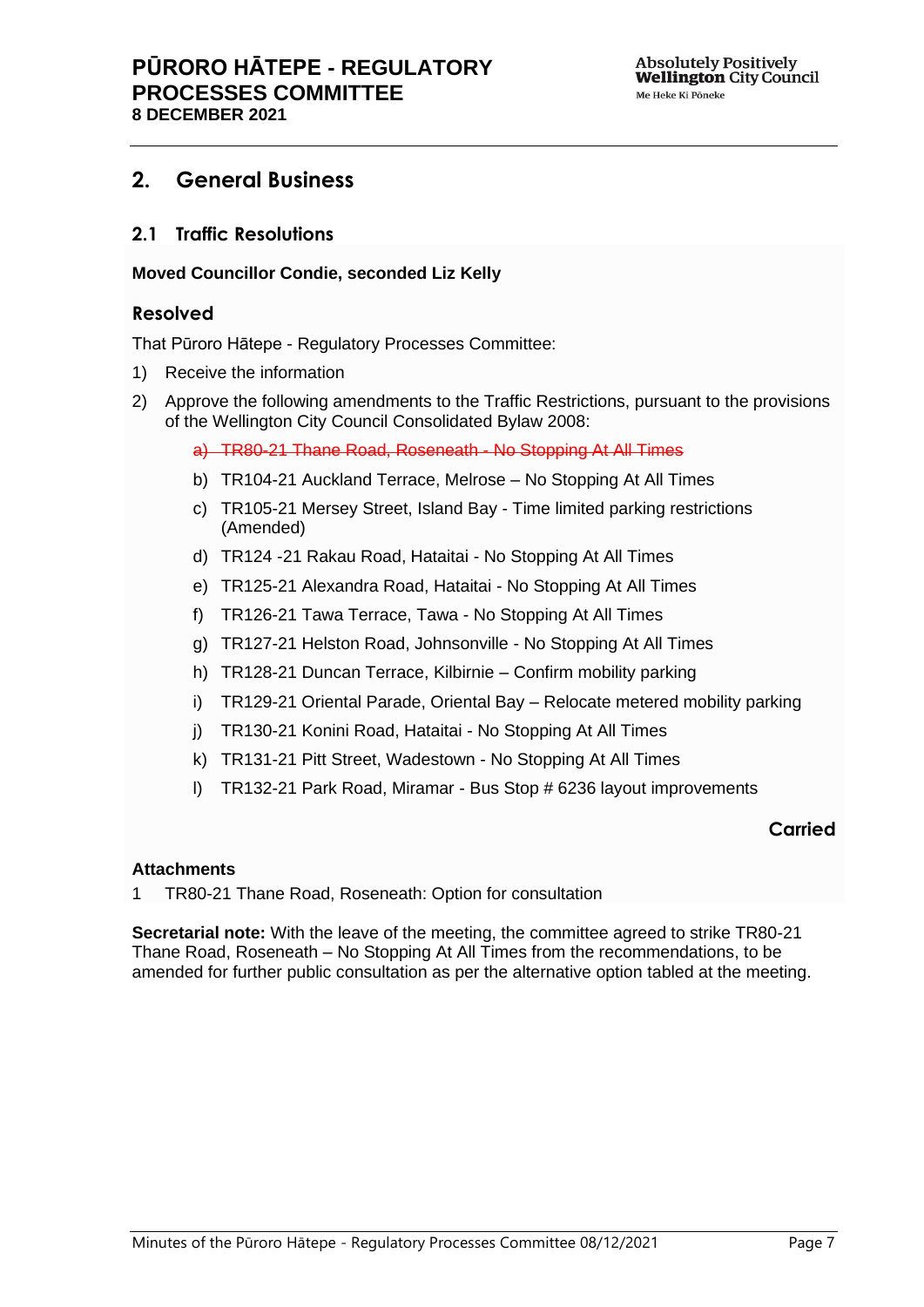#### <span id="page-5-0"></span>**2.2 Development Contributions Postponement Request for 3 Livingstone Street**

#### **Moved Councillor Pannett, seconded Councillor Woolf**

#### **Resolved**

That Pūroro Hātepe - Regulatory Processes Committee:

- 1) Receive the information
- 2) Note that provisions at clause 2.6 of the Development Contributions Policy 2015-16 allow the Council to agree to postpone payment of development contributions.
- 3) Agree to postpone development contributions for 6 months, allowing for the release of the code compliance certificate for service request number SR473988 prior to development contributions being paid.
- 4) Agree to this postponement and release of the code compliance certificate on the understanding that if development contributions are not paid within six months, Council Officers will endeavour to secure an encumbrance registered on the relevant title

**Carried**

#### <span id="page-5-1"></span>**2.3 Proposed Road Stopping - Land Adjoining 26 Northland Road, Northland**

#### **Moved Councillor Matthews, seconded Councillor O'Neill**

#### **Resolved**

That Pūroro Hātepe - Regulatory Processes Committee:

- 1) Receive the information
- 2) Recommend to the Council that it:
	- a. Declare the approximately 136 $m<sup>2</sup>$  (subject to survey) of unformed legal road land in Governor Road (the Land), adjoining 26 Northland Road, Northland (being Part Lot 282 DP 1087 held on ROT WNC2/514, is not required for a public work and is surplus to Council's operational requirements.
	- b. Agree to dispose of the Land.
	- c. Delegate to the Chief Executive Officer the power to conclude all matters in relation to the road stopping, the disposal of the Land, including all legislative matters, issuing relevant public notices, declaring the road stopped, negotiating the terms of the sale or exchange, imposing any reasonable covenants, and anything else necessary.
- 3) Note that if objections are received to the road stopping, and the applicant wished to continue, a further report will be presented to the Regulatory Processes Committee for consideration.

**Carried**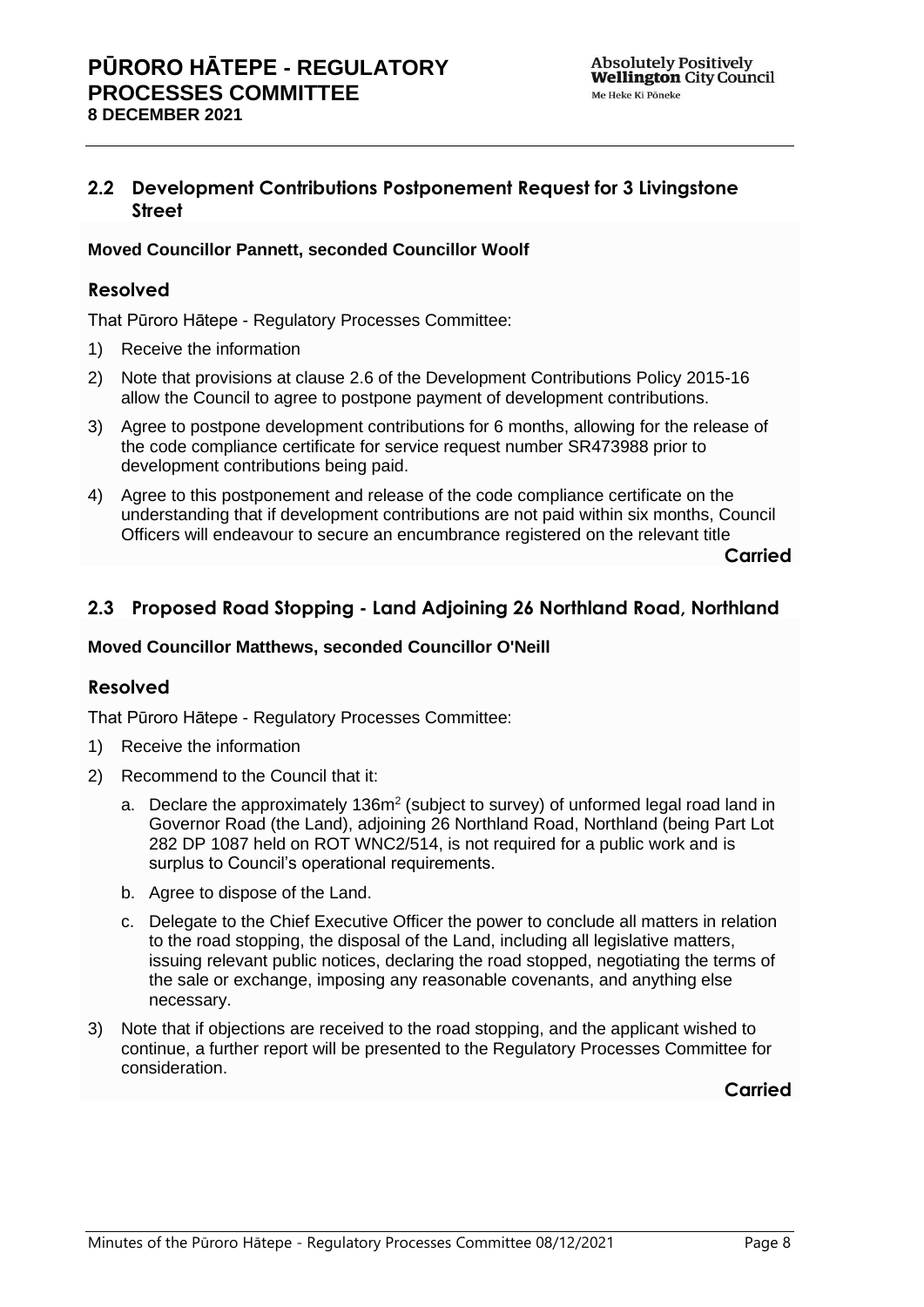#### <span id="page-6-0"></span>**2.5 Proposed Road closures**

#### **Moved Councillor Woolf, Councillor O'Neill**

#### **Resolved**

That the Pūroro Hātepe - Regulatory Processes Committee:

- 1) Receive the information
- 2) Agree to close the following road and sections of the road for these events (as listed below) to vehicles and cyclist only, subject to the conditions listed in the proposed Road Closure impact Reports:

**New Zealand vs South Africa Test** Monday 21 February to 2 March 2022 8.00am to 8.00pm

**ICC Woman's World Cup 2022** Friday 11 March to 31 March 8.00am to 8.00pm

**Alexander Road Sealed Hillclimb** Sunday 20 March 2022 7.00am to 6.00pm

**Beers at the Basin** Tuesday 5 April to Tuesday 12 April 2022 6.00am to 5.00pm

3) Recommendations in this report should not be amended without first carrying out further consultation with affected parties and verification from the Council's Traffic Engineer that the amendment is no likely to cause unreasonable impact on traffic.

**Carried**

#### **2.6 Actions Tracking**

#### **Moved Councillor Woolf, seconded Councillor Pannett**

#### **Resolved**

That the Pūroro Hātepe | Regulatory Processes Committee:

1. Receive the information.

**Carried**

#### **2.7 Forward Programme**

#### **Moved Councillor O'Neill, seconded Councillor Condie**

#### **Resolved**

That the Pūroro Hātepe | Regulatory Processes Committee:

1. Receive the information.

**Carried**

The meeting adjourned at 11:05am and resumed at 11:22am with the following members present: Councillor Condie, Liz Kelly, Councillor Matthews, Councillor O'Neill, Councillor Pannett and Councillor Woolf.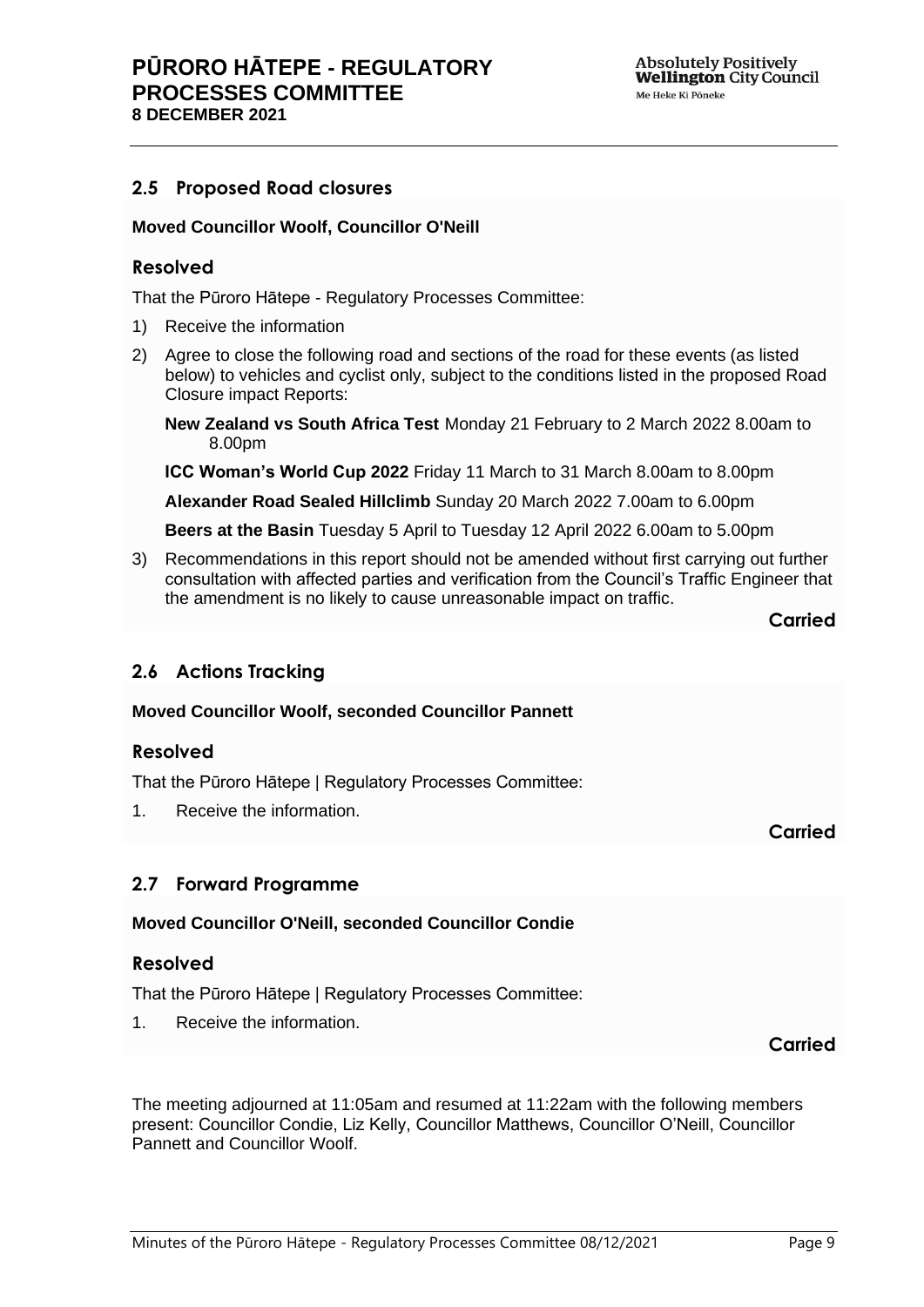#### **2.4 Proposal to Stop Paper Road Adjoining 529 Takapu Road and Belmont Regional Park**

#### **Moved Councillor O'Neill, seconded Councillor Woolf**

That the Pūroro Hātepe - Regulatory Processes Committee:

- 1) Receive the information
- 2) Recommend to Council that it:
	- a. Declare that approximately 2.1809(ha) of unformed legal road land (the Land) adjoining 529 Takapu Road, Takapu Valley (being Section 3 SO 368657, Lot 2 DP 66905 and Part Sections 28-30 Horokiwi Road District and held on ROTs 785497 and 232279 - Belmont Regional Park) and 530 Takapu Road, Takapu Valley (being Lots 1 DP 66905 and held on ROT WN41A/665) is not required by Council for a public work and is surplus to Council requirements.
	- b. Agree, pursuant to the Public Works Act 1981 (PWA), to consent to the road stopping and vesting of the Land in the Crown for recreation reserve (Belmont Regional Park) and amalgamation with ROT 232279.
	- c. Delegate to the Chief Executive Officer all powers necessary to conclude this transaction including all legislative matters, negotiating any terms, imposing any reasonable covenants, and anything else deemed necessary.
	- d. Note that the necessary service authority easements needed for the Greater Wellington Regional Council mains water supply pipe; the Wellington Electricity Lines Limited underground electricity cable and Transpower underground fibre optic cable will all be created as part of this process.

#### **Procedural Motion**

#### **Moved Liz Kelly, seconded Councillor Matthews**

#### **Resolved**

That the Pūroro Hātepe | Regulatory Processes Committee:

1. Agree under Standing Order 25.2 (f) that the motion under debate at committee be referred to the next ordinary meeting of the Council on 15 December 2021.

**Carried**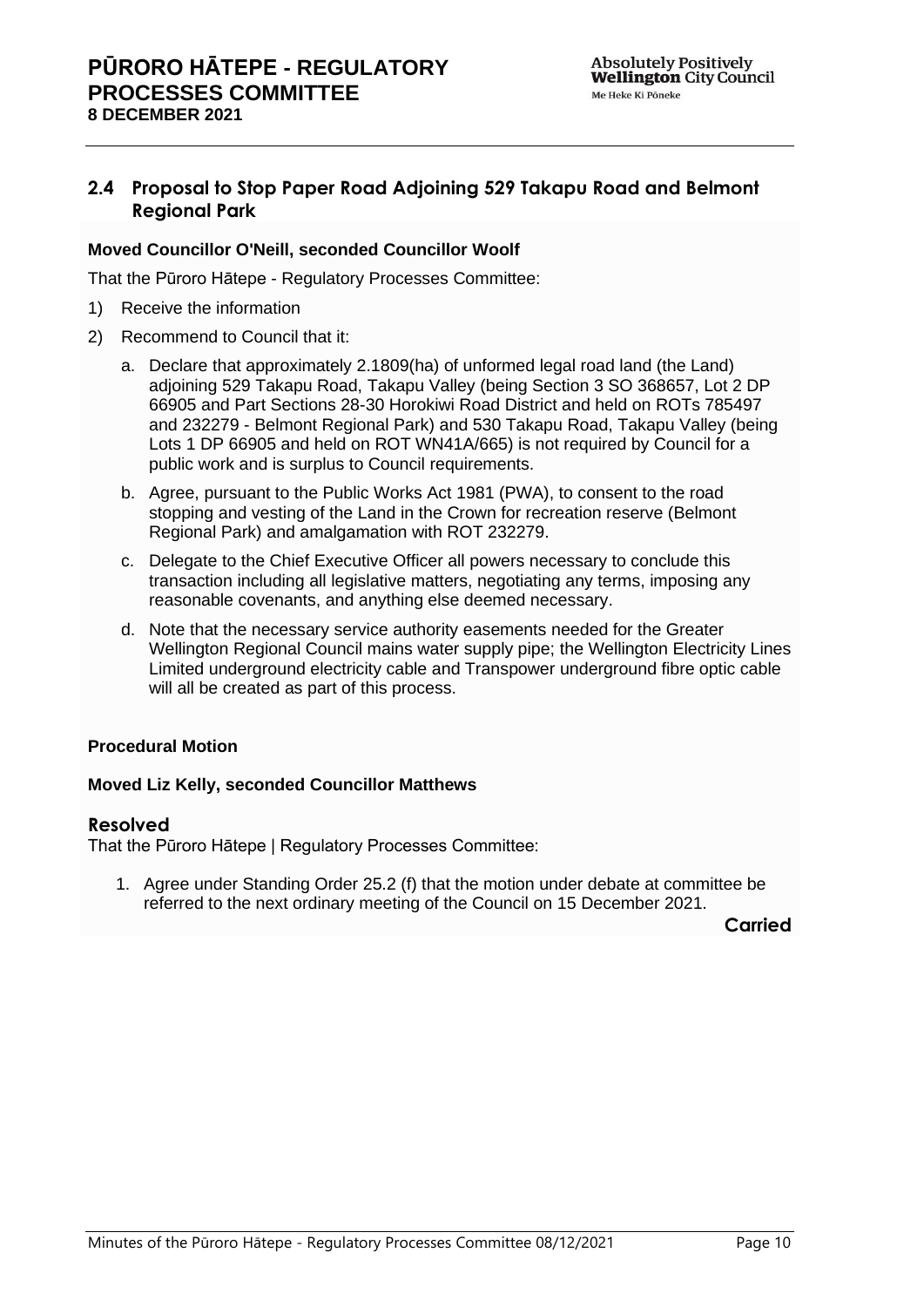The meeting concluded at 11.27am with the reading of the following karakia:

| Unuhia, unuhia, unuhia ki te uru tapu nui                                                               | Draw on, draw on                                                                                |
|---------------------------------------------------------------------------------------------------------|-------------------------------------------------------------------------------------------------|
| Kia wātea, kia māmā, te ngākau, te tinana,<br>te wairua                                                 | Draw on the supreme sacredness<br>To clear, to free the heart, the body                         |
| I te ara takatū<br>Koia rā e Rongo, whakairia ake ki runga<br>Kia wātea, kia wātea<br>Āe rā, kua wātea! | and the spirit of mankind<br>Oh Rongo, above (symbol of peace)<br>Let this all be done in unity |

Authenticated:

**Chair**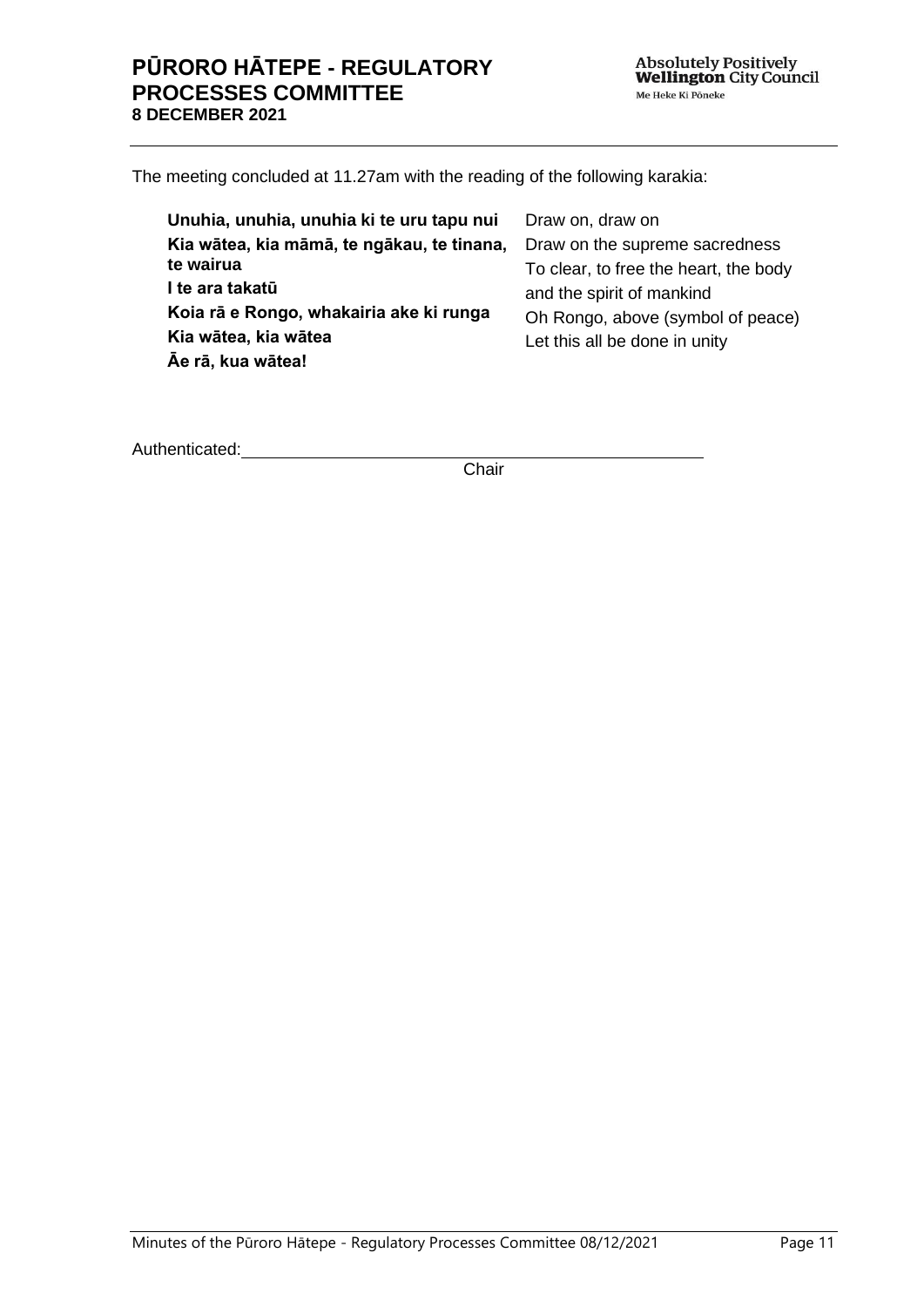## **ORDINARY MEETING**

## **OF**

## **PŪRORO HĀTEPE - REGULATORY PROCESSES COMMITTEE**

# **MINUTE ITEM ATTACHMENTS**

| Time:         | $9:30$ am                         |
|---------------|-----------------------------------|
| Date:         | <b>Wednesday, 8 December 2021</b> |
| <b>Venue:</b> | Ngake (16.09)                     |
|               | Level 16, Tahiwi                  |
|               | 113 The Terrace                   |
|               | Wellington                        |

#### **Business Page No.**

#### **2.1 Traffic Resolutions**

1. TR80-21 Thane Road, Roseneath: Option for consultation [2](#page-10-0)